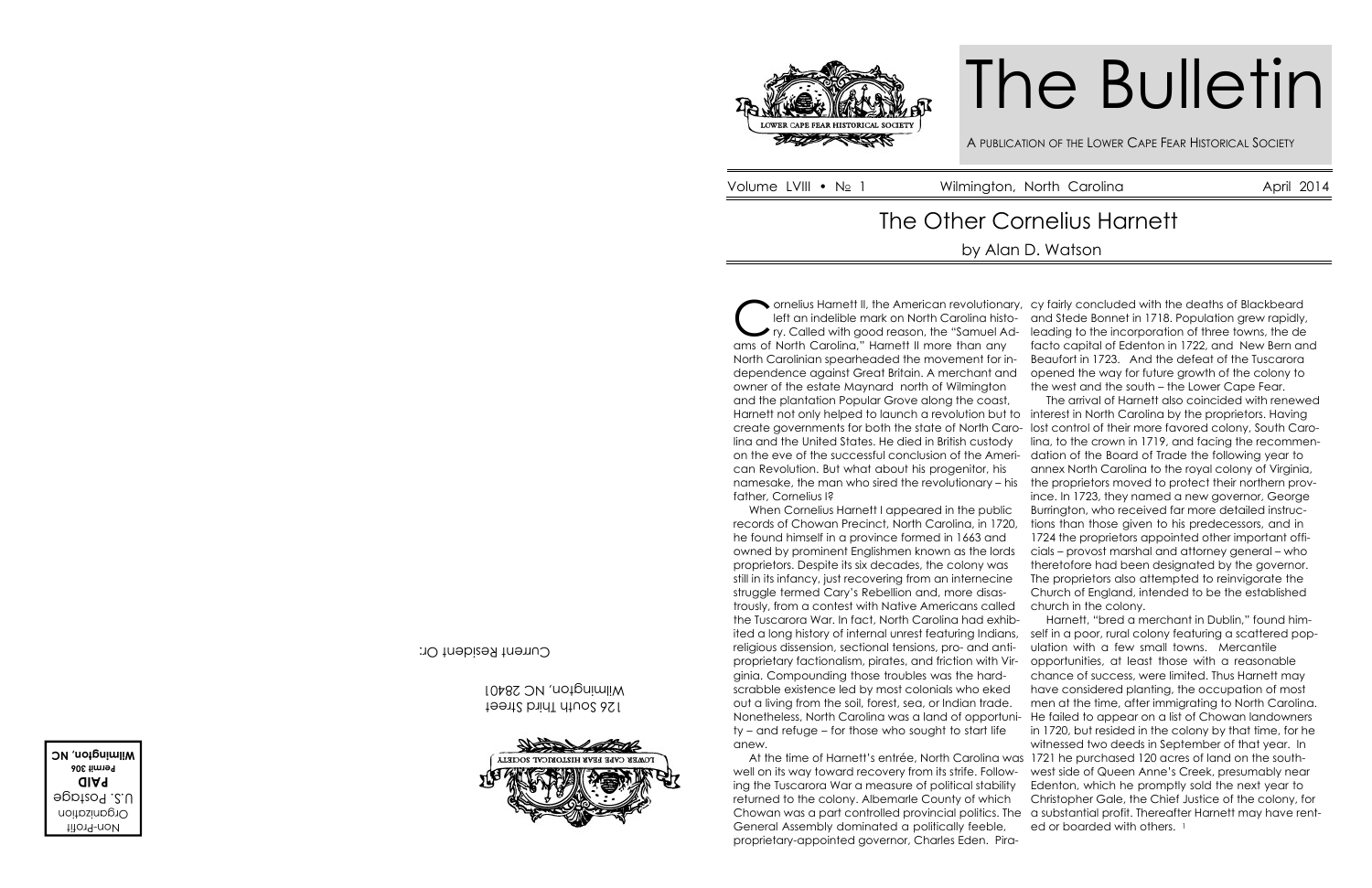Harnett rose quickly from obscurity. The General Court of the colony in 1722 permitted him to stand security for a man accused of theft, though admittedly the money involved was relatively small – the cost of a purloined pair of mittens. In subsequent years Harnett's stature grew, for he regularly served on grand and petit juries of the General Court. The former was particularly important because grand juries issued presentments for breaches of criminal law and considered indictments by the attorney general against persons for criminal behavior or misdemeanors. And service on the juries would indicate a status of freeholder and hence the ownership of land, though the records are moot on that point. <sup>2</sup>

 The ascendance of Harnett may have resulted from his newfound and highly-placed friend, proprietary governor George Burrington. Appointed in 1723 and sworn into office in Edenton in early 1724, Burrington enjoyed a brief but eventful tenure. He spent the winter of 1724-1725 along the Cape Fear River, exploring the Lower Cape Fear region. Together with Maurice Moore, a former South Carolinian, Burrington was instrumental in attaching the area to North Carolina and promoting settlement there by means of land grants of dubious legality. Those grants, along with the proprietors' fear that the governor was planning to erect a separate colony along the Cape Fear River, contributed to Burrington's dismissal in 1725.

 The colony's attorney general proceeded to prosecute Burrington, Harnett, and their accomplices on an indictment of riot, defined by English common law as an "unlawful act of violence" by three or more men for a private purpose. <sup>5</sup> Rather than face the charges, Burrington and Harnett absconded, the former to England and the latter to the Cape Fear. Their case was continued through several sessions of the General Court during which, of course, the defendants failed to appear. Finally, in October 1728, Chief Justice Gale ordered the attorney general to enter a plea of nolle prosequi (unwilling to pursue, thus do not prosecute) against the accused. The attorney general complied, and the court discharged Burrington and Harnett from their presentments without paying costs. 6

 Meanwhile, Harnett's association with Burrington proved dangerous, for the governor was a quarrelsome, violent man, though Harnett himself may have been less than a gentleman, having once been described as "a Ruffianly fellow." In his first year in office Burrington openly insulted Chief Justice Gale. He subsequently attacked Gale's house in Edenton, threatening to blow it up with gunpowder, and declared to Gale's wife that he would "have the dogg her husband by the throat. . . ." The chief justice thereafter went to England to seek the replacement of Burrington, carrying with him a supporting letter signed by seven members of the governor's council. No doubt that incident also figured in the decision of the proprietors to remove Burrington. <sup>3</sup>

 By the time Burrington emerged from his sojourn in the Lower Cape Fear, Gale had returned from England with Sir Richard Everard, Burrington's successor, who took office in July 1725. Burrington's resentment festered, then exploded in December 1725, when the former governor with Harnett and other unnamed men "rioutously assaulted" the house of Everard in Edenton. Then they "beat [,] knife [d], and wound [ed]" a constable, in the process forcing the wife of the officer from her bed and causing her to miscarry. A man who came to the aid of the constable was "Seiz'd by the throat" by Harnett and threatened by Burrington with a sword. To conclude the night's work, the group broke open the house of another in Edenton, whereupon Burrington persuaded Harnett to attack the occupant, whose wife, also subjected to abuse, fled to seek assistance for her husband. <sup>4</sup>

> 29. Minutes of the New Hanover County Court of Ple and Quarter Sessions, June 1739, microfilm, North Ca olina State Archives. The original counties of Albema le and Bath, served by provost marshals, were abolished in 1739, and replaced by smaller counties, the former precincts, whose chief officers, sheriffs, replaced the provost marshals.

 The Lower Cape Fear not only offered an opportunity for Harnett to rehabilitate his reputation but also the chance, no doubt, to fulfill his original intention to improve his circumstances by moving to America. In 1726, as Harnett (and perhaps his family) moved to the Lower Cape Fear, he found himself on the outskirts of civilization, inhabiting an almost primeval world that only recently had been abandoned by Native Americans. Settlers confronted often impenetrable forests and swamps as well as high ground suitable for planting, and a maze of rivers, streams, and creeks which served to facilitate transportation.

 The evolution of settlement and government required enormous effort and perseverance, but Harnett and immigrants from the Albemarle and South Carolina set about the task that eventuated quickly in the appearance of Brunswick Town about fifteen miles north of the mouth of the Cape Fear River. South Carolinians were present along the lower reaches of the river by the mid-1720s, and Maurice Moore, as a result of land grants by George Burrington, and possibly in anticipation of a separate colony, platted Brunswick Town in 1726, which might serve as a port of entry for an independent polity. The scheme never materialized as the proprietors of Carolina sold their two provinces to the crown in 1729.

 At that time the North Carolina General Assembly created New Hanover Precinct (later County) to confirm the colony's claim to the land along the Cape Fear River and to provide a formal government for the residents of the region. Brunswick Town became the seat of the precinct which in turn was coterminous with St. James Parish, evidence of the intent of the crown, like the proprietors, to promote the Church of England in North Carolina. However, before Brunswick Town fully developed, it was challenged and then eclipsed as the county seat and principal port of the region by a new town that emerged some fifteen miles upstream at the forks of the Cape Fear River – Wilmington.

22. Parker, *Colonial Records* [Second Series], 7: 229- 230, quotation on 229.

23. Parker, *Colonial Records* [Second Series], 7, 265, 272-273.

24. See Paul M. McCain, *The County Court in North Carolina before 1750* (Durham, N. C.: Duke University Press, 1954), passim.

25. Parker, *Colonial Records* [Second Series], 7: 326; 8: 23, 68, 88, 102. Harnett may also have served in the New Hanover County militia in the rank of major. Ma garet M. Hofmann, *Colony of North Carolina*, *1735- 1764: Abstracts of Land Patents*, Volume One

(Weldon, N. C.: Roanoke News Company, 1982), 123. 26. Hofmann, *Colony of North Carolina, 1735-1764*, Foreword, unpaginated, 94.

27. Hofmann, *Colony of North Carolina, 1735-1764*, 106, 107; New Hanover County Deed Books, AB, 433, 437-439, 441, 442-443, 449-450, 463-465.

28. Parker, *Colonial Records* [Second Series], 7, 283- 284; 8: 58; Bradford J. Wood, *This Remote Part of the World: Regional Formation in Lower Cape Fear, North Carolina, 1725-1775* (Columbia: University of South Carolina Press, 2004), 65.

30. Minutes of the New Hanover County Court, June 1739; June, September 1741; March 1741/42.

31. Inventory, Cornelius Harnett, May 20, 1746, typescript, Cornelius Harnett Papers, North Carolina State Archives, Raleigh, N. C. Unexplainedly, the inventory was filed in the New Hanover County court four year after the death of Harnett.

32. Price, "Men of Good Estates," 79-80; Ashe, "Cornelius Harnett," 200.

33. Price, "Men of Good Estates," 77-79; Inventory, Cornelius Harnett, May 20, 1746; Sale of Estate, Cornelius Harnett, [January] 11, 1742/43, typescript, Cornelius Harnett Papers.

| y                              | <b>Lower Cape Fear Historical Society Bulletin</b><br>Volume LVIII . No. 1- January 2013<br><b>Latimer House Museum</b>                                                                                                                                                                                                                  |
|--------------------------------|------------------------------------------------------------------------------------------------------------------------------------------------------------------------------------------------------------------------------------------------------------------------------------------------------------------------------------------|
| 8:                             | 126 South Third Street, Wilmington, NC 28401<br>910-762-0492                                                                                                                                                                                                                                                                             |
| ar-                            | info@latimerhouse.org<br>www.latimerhouse.org                                                                                                                                                                                                                                                                                            |
| 3.                             | <b>Officers</b>                                                                                                                                                                                                                                                                                                                          |
| $\overline{\phantom{a}}$       | President<br>John Golden<br>Clauston Jenkins, Jr Treasurer<br>Carolee Morris<br>Secretary<br>Past President<br>Jerry Parnell                                                                                                                                                                                                             |
| 'n                             | <b>Board of Directors</b><br>Pat Hardee, John Debnam, Marjorie Way<br>Tom Crittenden, David Thompson, Joe Whitted                                                                                                                                                                                                                        |
| eas<br>ar-<br>Jr-              | <b>Archives</b><br>Carol Bragale                                                                                                                                                                                                                                                                                                         |
| ,<br>$\cdot$                   | Staff<br><b>Brittany Bennett</b>                                                                                                                                                                                                                                                                                                         |
| Э                              | <b>Bulletin Editorial Committee</b><br>Carol Bragale Gerald Parnell<br>Candace McGreevy                                                                                                                                                                                                                                                  |
| $\overline{\phantom{a}}$<br>rs | The Bulletin welcomes manuscripts for review.<br>Articles should contain researched primary<br>source material of Lower Cape Fear interest.                                                                                                                                                                                              |
|                                | Our thanks to all who read and critiqued<br>this piece which aided in the production<br>of this Bulletin.                                                                                                                                                                                                                                |
|                                | The Bulletin is published each January, April<br>and October by the Lower Cape Fear Historical<br>Society, founded in 1956 as a non-political, non-<br>profit 501(c)(3) corporation to collect and pre-<br>serve records and materials and disseminate<br>knowledge and information pertaining to the<br>history of the Lower Cape Fear. |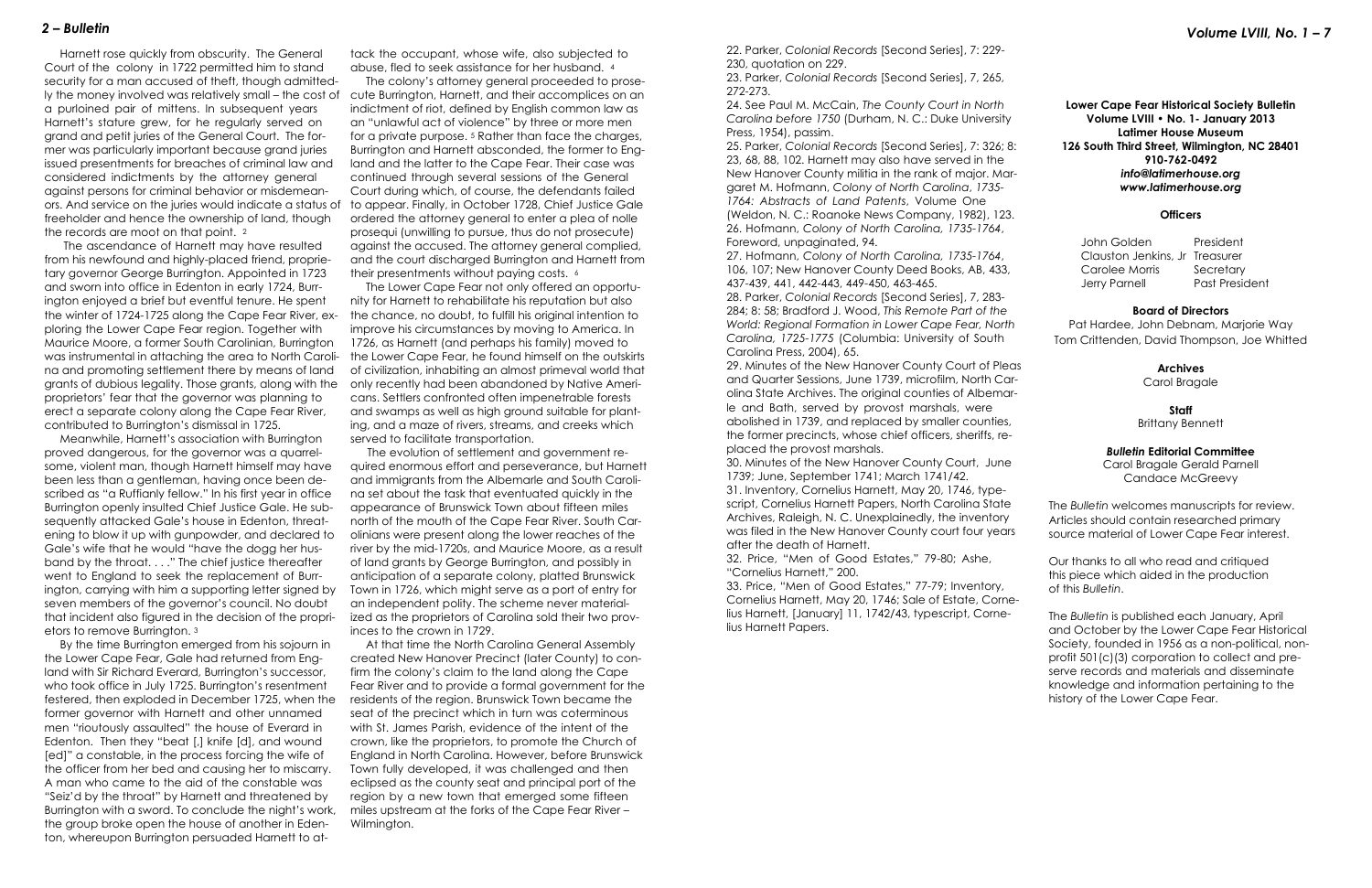As evidence of his enterprising spirit, at the time of the purchase of the first two lots, Harnett operated a tavern. The following year, before the charges against him in the Albemarle were dismissed, and possibly through the influence of Maurice Moore, he successfully petitioned the General Court in Edenton to keep a ferry from Brunswick Town across the river to the Haulover, located on a peninsula between the Atlantic Ocean and the east side of the Cape Fear River. The order by the General Court forbade competitive ferries within ten miles, in essence giving Harnett a monopoly of the ferry traffic on the only road at the time that extended south along the coast from North Caro-14, 1730. <sup>13</sup> submitted a list of proposed councilors to the Board of Trade which included Harnett, John Baptista Ashe, and Edmund Porter, three of his closest associates in proprietary days, in what was no doubt in an effort to find compliant men to assist in forming a new government. While the crown approved all three, unfortunately for the governor, several of Burrington's political enemies were placed on the council as well, principally Nathaniel Rice, John Montgomery, and William Smith, who also served as the secretary, attorney general, and chief justice of the colony respectively. The crown finalized councilor appointments on December The royal council, which consisted of twelve men

longer crossings in the colony. 9 The ever opportunistic Harnett may also have turned, or returned, to his erstwhile vocation of merchant, while evidencing an interest in planting and land speculation. Maintaining a store in conjunction with a tavern was not uncommon in early North Carolina; the duality of the businesses permitted an appeal to a broader clientele. By 1730, Harnett and a partner, the Rev. Richard Marsden, an Anglican minister, were importing goods from Bristol, England. <sup>10</sup> Harnett also received a 640-acre grant of land from the governor and council in 1728 in what became New Hanover, and later Bladen, Precinct, and in 1730, another 500 acres on Fishing Creek, a stream in northwestern New Hanover Precinct that flowed into the Cape Fear River. <sup>11</sup> brief. He might have expected opposition because a number of Carolinians, remembering the tempestuous days of his proprietary governorship, complained bitterly to the Board of Trade in 1730 about his appointment. The governor's recommendations for members of the council also drew ire. A petition to the Board of Trade claimed that the men named by Burrington "are of so mean circumstances that put them all together [,] their Estates . . . won't amount to L 1500, and . . . [that] they are [men] of . . . vile Characters and poor understandings. . . ." Included was Harnett whose detractors noted derogatorily that he kept "a little punch house...." 15 Once in the colony, Burrington, who was faced by

 While Harnett undertook a new life in the Lower Cape Fear, the proprietors in England sought unsuc-

lina to South Carolina. <sup>8</sup> Harnett no doubt operated the tavern in conjunction with the ferry. In general, taverns were lucrative businesses, for they offered food and drink to patrons from near and far, lodging for travelers, and opportunities for recreation and socialization for men of all classes. Ferries were particularly apt locations for taverns. Given the delays encountered at ferry crossings, occasioned by inclement weather, rough water, or carelessness of ferry keepers in providing appropriate service, travelers perforce spent much time waiting for transportation. Many years later, in 1767, the General Assembly recognized the need for refreshment at ferries and mandated the establishment of taverns at the ultimately appointed by the crown and Privy Council, constituted an integral part of the colonial government. It served not only as an advisory board for the governor but the upper house of the colonial legislature or General Assembly, and (with the governor) the court of chancery. Thus councilors played a major role in shaping administrative policies and legislative actions in addition to the critical function (with the governor) of granting land. Supposedly the councilors represented the elite in the colony, men of wealth and social standing, or, in other words, "men of good estates," whose reputation and ability commanded respect and entitled them to leadership. 14 Burrington's tenure as governor proved stormy and

- cessfully to regain control of South Carolina, and in 1729 sold that province together with North Carolina to King George II. The crown proceeded to appoint a royal governor for North Carolina in 1730, none other
- than former proprietary governor, George Burrington. Royal government began on February 25, 1731, when Burrington in Edenton took the oaths of office as the provincial executive. Given the former proprietary governor's fiery temper and penchant for violence, a worse choice seemed unimaginable when the transi-

tion to a royal colony demanded tact and restraint. <sup>12</sup> Harnett, however, appeared to be a beneficiary. As Burrington prepared to return to North Carolina, he

an often obstreperous council and equally obstinate lower house of the General Assembly during his second gubernatorial charge, proved unable to adapt.

 [Harnett's] first home was in Chowan County, where he seems to have prospered, popular rumor estimating his fortune at six or seven thousand pounds sterling." <sup>32</sup>

 However, Price overlooked slaves in assessing the value of Harnett's estate. At his death Harnett owned 14 bondsmen, twelve of whom were later sold for L 2,615. Regardless of his European background, Harnett 5. Pauline Maier, "Popular Uprisings and Civil Authority had no qualms about the institution of slavery, perhaps realizing that bonded labor represented the path to wealth and economic security in the Lower Cape Fear, and the only means by which to compete with fellow planters in the region. Still, of the twentyone royal councilors who owned slaves, nineteen possessed more bondsmen than Harnett, including Roger Moore, who slaves numbered approximately 250.<sup>33</sup>

 When Cornelius Harnett I died in 1742, his son Cornelius II had barely attained his legal majority of eighteen years of age. Yet, probably having spent the past decade and a half in the Lower Cape Fear under his father's tutelage, the younger Harnett acquired a wealth of experience in coping with life in that newlyopened frontier region and sensing the opportunities available – mercantile, land speculation, planting, lumbering, tavern and ferry keeping. Moreover, the father left a modest estate upon which an ambitious man might build. Ultimately, however, perhaps the greatest legacy enjoyed by Cornelius II was his father's privileged status in public affairs, first as councilor but more especially as justice of the peace and sheriff. Those offices not only imbued the son with a sense of public responsibility but also paved the way for him to assume the mantle of leadership in local, and then provincial, affairs.

## Sources

1. Samuel A. Ashe, ed., "Cornelius Harnett," *Biographical History of North Carolina from Colonial Times to the Present*, 8 vols. (Greensboro, N. C.: C. L. Van Noppen, 1905-1917), 8: 200; Raymond Parker Fouts, "1720 Acreage List for Chowan Precinct," *North Carolina Genealogical Society Journal*, 33 (February 2007): 22-46; Margaret M. Hofmann, *Chowan Precinct, North Carolina, 1696-1723: Genealogical Abstracts of Deed Books* (Weldon, N. C.: Roanoke News Company, 1972), 162, 164-165.

2. Mattie Erma Edwards Parker et al., eds., *The Colonial Records of North Carolina* [Second Series], 11 vols. (Raleigh: N. C. Department of Archives and History, 1963 - ), 5: 287-288; 6: 6, 23-24, 103, 107. Though not reflected in Hofmann, Harnett apparently patented additional land, which would have qualified him as landowner. In 1727, one William Downing obtained from the governor and council a lapsed patent belonging to Harnett for land that had not been seated as required by law. Parker, *Colonial Records* [Second Series], 7: 175.

 3. *Dictionary of North Carolina Biography*, s. v., "Gale, Christopher," 263; "Cornelius Harnett (d. 1742)," 36 (first quotation); Parker, *Colonial Records of North Carolina* [Second Series], 6: xxxix-xl, xxxix (second quotation); William L. Saunders, ed., *The Colonial Records of North Carolina*, 10 vols. (Raleigh, N. C. 1886-1890), 2: 559-561. 4. Parker, *Colonial Records* [Second Series], 6: 227-228. in Eighteenth-Century America," *William and Mary Quarterly*, 3rd Series, 27 (January 1970): 21; Parker, *Colonial Records* [Second Series], 6: 279, 326, 381, 420, 454, 502.

 6. Parker, *Colonial Records* [Second Series], 6: 534; 7: 183. Oddly, in July 1727, after Harnett had departed for the Cape Fear, and while under indictment for riot, he was called to petit jury duty for the General Court in Edenton. Parker, *Colonial Records* [Second Series], 6: 368.

7. New Hanover County Deed Book, AB, 22, 23, 25, 71, microfilm, N. C. Department of Archives and History, Raleigh, N. C.

*8.* Parker, *Colonial Records* [Second Series], 6: 378. 9. See Alan D. Watson, "The Ferry in Colonial North Carolina: A Vital Link in Transportation," *North Carolina Historical Review*, 51 (July 1974): 247-260.

10. Parker, *Colonial Records* [Second Series], 7: 223- 230. For Marsden, see Fleming H. James, "Richard Marsden: Wayward Clergyman," *William and Mary Quarterly*, 3rd Series, 11 (October 1954): 578-591.

11. Hofman, *Province of North Carolina, 1663-1729, Abstracts of Land Patents* (Weldon, N. C.: Roanoke News Company, 1979), 106, 242.

12. Parker, *Colonial Records* [Second Series], 7: xlviii-l; *Dictionary of North Carolina Biography*, s. v. "Burrington, George."

13. William L. Saunders, ed., *The Colonial Records of North Carolina*, 10 vols. (Winston and Goldsboro, N. C.: State of North Carolina, 1886-1890), 3:85-86; Parker, *Colonial Records*, [Second Series], 7: 591; William S. Price, Jr., "A Strange Incident in George Burrington's Royal Governorship," *North Carolina Historical Review*, 51 (April 1974): 150-151.

14. Parker, *Colonial Records* [Second Series], 7: 591; William S. Price, Jr., "'Men of Good Estates': Wealth Among North Carolina's Royal Councillors," *North Carolina Historical Review*, 59 (January 1972): 72-73. 15. Saunders, *Colonial Records*, 3: 123.

16. Parker, *Colonial Records* [Second Series], 7: lii (quotation); Price, "Strange Incident," 151-152, 158. 17. Parker, *Colonial Records* [Second Series], 7: 187- 189, 192-193, 201-202.

18. Saunders, *Colonial Records*, 3: 234-240, 365 (quotation).

19. Parker, *Colonial Records* [Second Series], 7: 223- 224.

20. Parker, *Colonial Records* [Second Series], 7: 226- 227, quotation on 227.

21. Parker, Colonial Records [Second Series], 7: 229.

 All the while, Harnett, like so many early Americans, of necessity was ever the entrepreneur, turning his hand to whatever promised a reward. Realizing the potential of Brunswick Town, he purchased two lots there, numbered 22 and 23, on June 30, 1726, the first sale of such property by Maurice Moore. The transaction was based on the condition that Harnett build houses at least sixteen by twenty feet within eight months, a stipulation by Moore to encourage settlement as opposed to speculation. Harnett may have entertained both. Six years later he again invested in Brunswick Town, buying two half lots from Moore, which he soon sold for a handsome gain.<sup>7</sup>